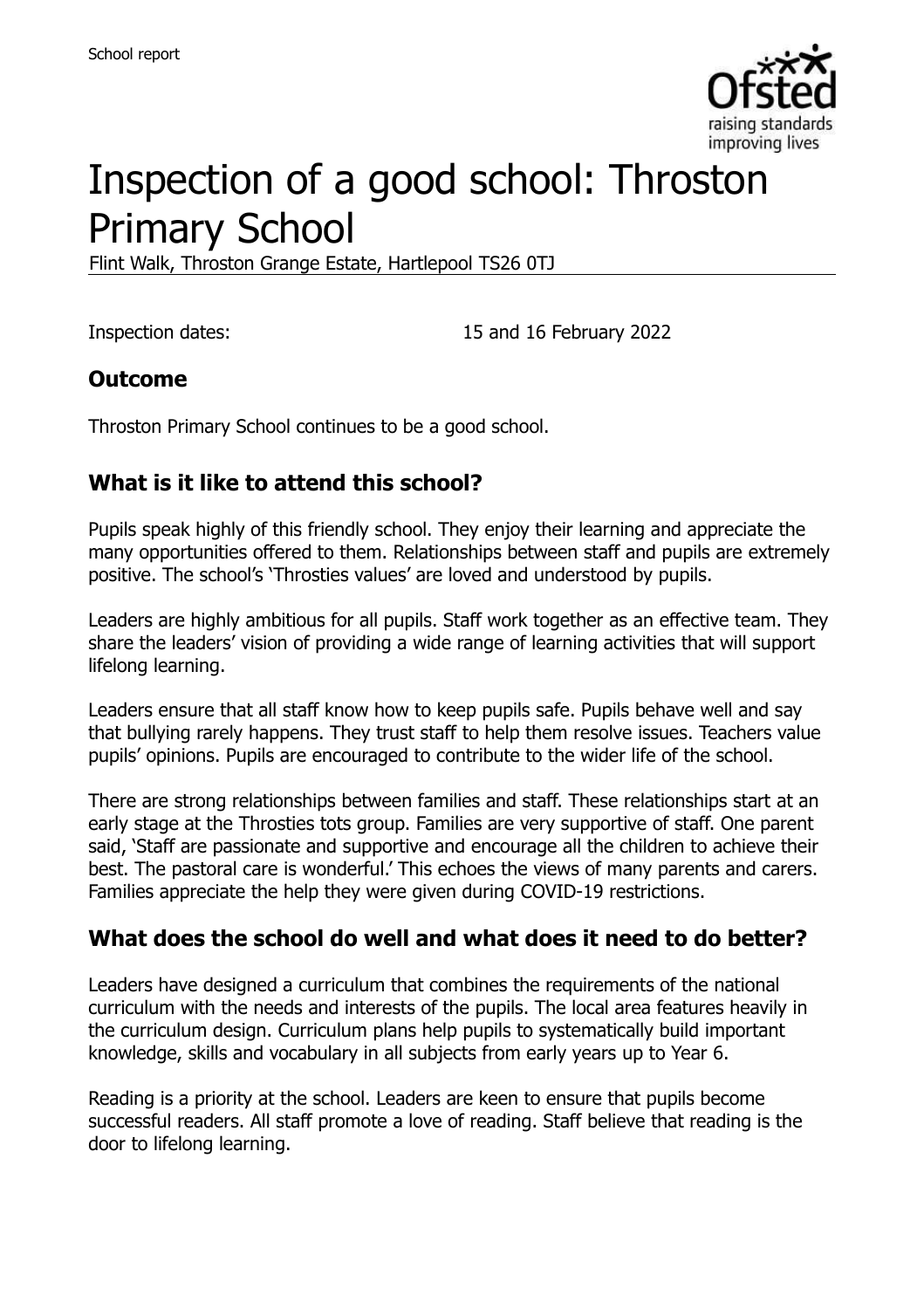

The curriculum leader for English is determined to strengthen reading across the school. A new programme for teaching early reading and phonics has recently been introduced. This programme is working successfully for the youngest children. However, some of the older pupils have gaps in their phonics knowledge. Some pupils are unable to decode as well as they might. Consequently, some pupils are not reading as fluently as they should.

Leadership of mathematics is strong. The curriculum and effective teaching combine to ensure that pupils' learning in mathematics is positive. Staff explain new learning clearly and make regular checks on pupils' understanding. Most pupils have a strong grasp of calculations, including times tables. Pupils learn how to reason and to solve mathematical problems well. Pupils confidently discuss their mathematical ideas with each other and their teachers.

Teachers use different ways to successfully check pupils' knowledge and understanding in English and mathematics. However, checks on pupils' learning in other subject areas are not consistent. In some subjects, teachers do not use regular assessment information to identify gaps in pupils' learning. This means that some pupils are not learning as well as they could.

In early years, staff make sure that children settle quickly. Children confidently take part in stimulating activities. Staff support children's learning effectively and help them to acquire lots of new vocabulary. Children in early years are prepared well for their next steps in learning.

Leaders are highly committed to supporting pupils' personal development. Pupils learn how to maintain a healthy lifestyle and what to do if problems arise. Pupils have many opportunities to take responsibility for others and their school, for example as sports leaders. Pupils participate in a broad range of experiences to develop their talents and interests. All staff share a common commitment to helping pupils to thrive personally, both in and out of the classroom.

Pupils with special educational needs and/or disabilities (SEND) are supported effectively. Staff know their pupils well and act early to help those who struggle. The special educational needs coordinator has established valuable partnerships with a range of external agencies. This helps to ensure that pupils get the extra support they need in a timely manner. Support from well-trained staff means that pupils with SEND achieve well.

Leaders have used catch-up funding effectively. They have provided a substantial amount of additional support to a large number of pupils, for example through after-school tutoring sessions. This has helped pupils to catch up with the learning that was disrupted by COVID-19.

Senior leaders have a clear determination to ensure that all staff provide pupils with the best possible start to their education. Regular professional development has helped to develop teachers' curriculum knowledge. Teachers speak highly of the support they have received from school leaders. Governors know the school well. They work closely with senior leaders to support school improvements.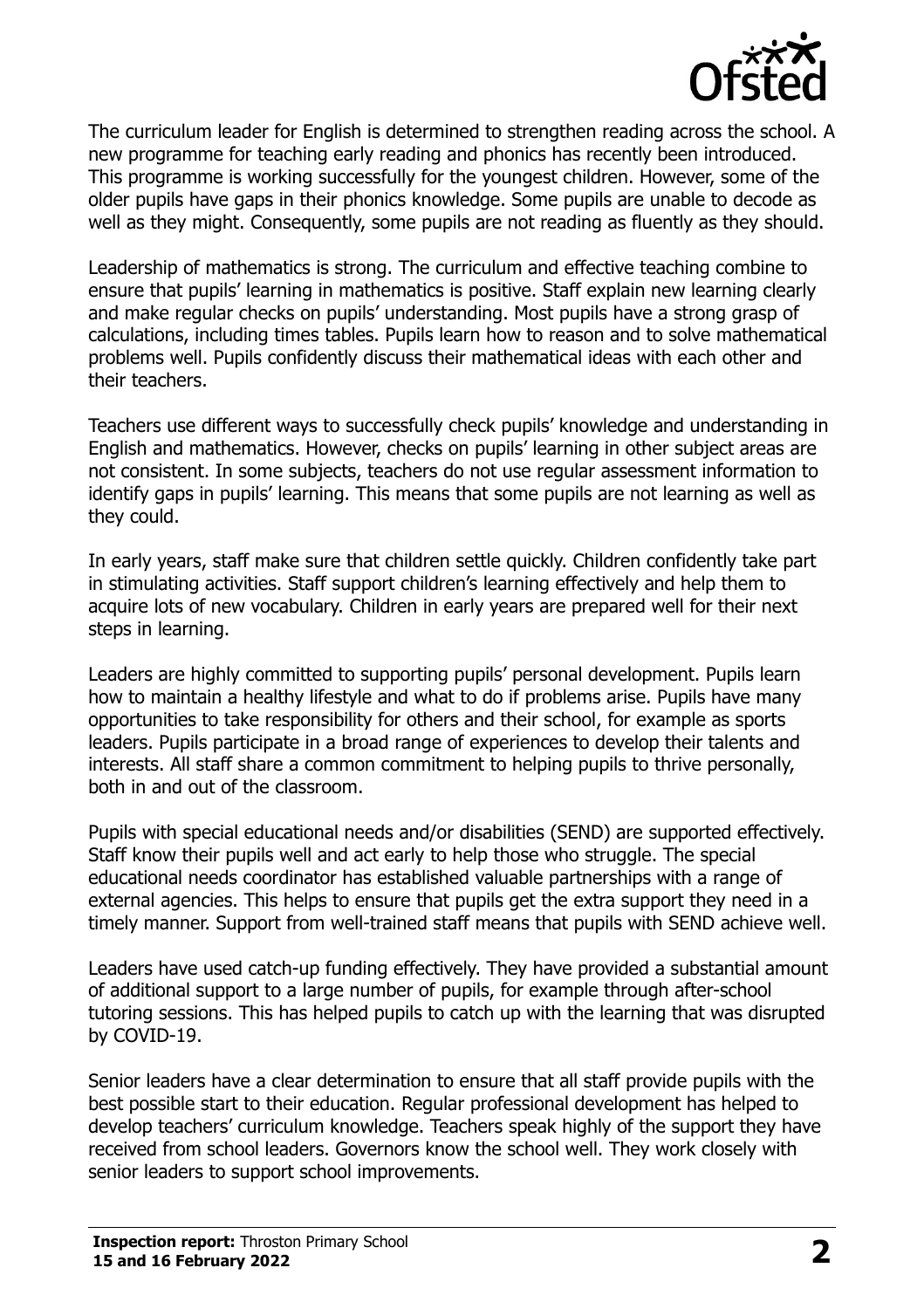

Staff are proud to work in this school. They say that they enjoy their work and feel valued. Staff share the leaders' vision in helping pupils to achieve a 'flying start to success'.

# **Safeguarding**

The arrangements for safeguarding are effective.

Leaders have ensured that safeguarding is a priority of staff at the school. Staff know the pupils very well. They know the signs that could indicate a pupil is potentially at risk of harm. They also know what to do when safeguarding concerns arise.

Leaders work well with external agencies to support vulnerable pupils and their families. The designated safeguarding lead has created a thorough system to monitor and record all safeguarding concerns. She ensures that vulnerable pupils receive the support they need.

Procedures for ensuring the safe recruitment of staff are robust. The record of staff recruitment checks meets all requirements.

### **What does the school need to do to improve?**

# **(Information for the school and appropriate authority)**

- The new approach to teaching phonics is still in the early stages of its introduction. Some teaching and support staff are not fully trained to implement this. Some pupils are not accessing the new reading programme. These pupils find it difficult to decode words. They are not learning to read as quickly or as successfully as they could. They find it difficult to read texts with fluency. Leaders should ensure that training is provided for all staff, so they have the necessary expertise to teach pupils to decode successfully and read with fluency.
- Teachers do not consistently assess learning and use assessment information to support pupils' learning in the foundation subjects. Some teachers do not identify gaps in pupils' knowledge quickly enough. Some pupils do not learn as well as they should as they are unable to securely build on their prior knowledge. Leaders should ensure that there are regular checks of pupils' learning, so that pupils are helped to gain strong knowledge and understanding across the foundation subjects.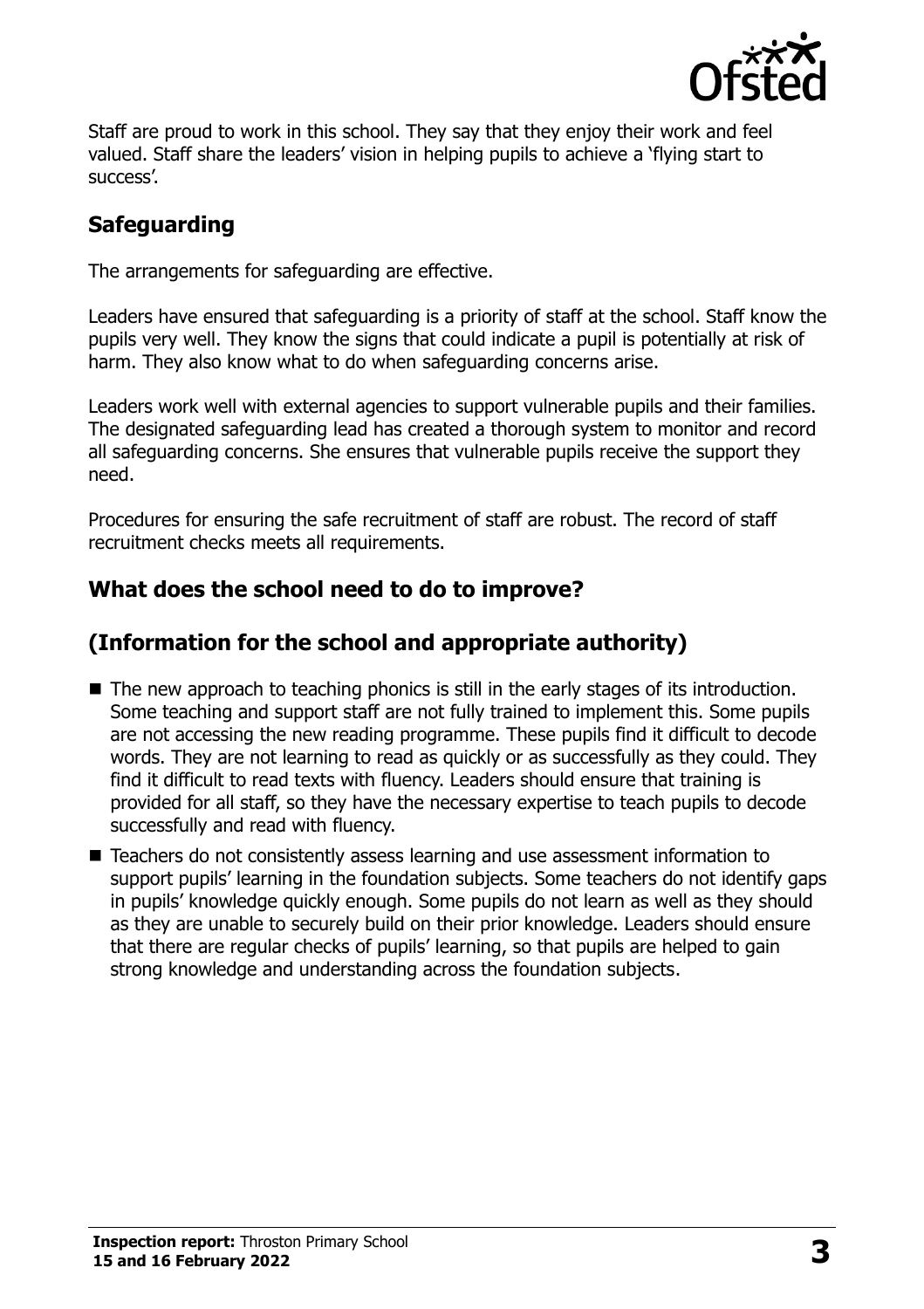

#### **Background**

When we have judged a school to be good, we will then normally go into the school about once every four years to confirm that the school remains good. This is called a section 8 inspection of a good or outstanding school, because it is carried out under section 8 of the Education Act 2005. We do not give graded judgements on a section 8 inspection. However, if we find evidence that a school would now receive a higher or lower grade, then the next inspection will be a section 5 inspection. Usually this is within one to two years of the date of the section 8 inspection. If we have serious concerns about safeguarding, behaviour or the quality of education, we will deem the section 8 inspection a section 5 inspection immediately.

This is the second section 8 inspection since we judged the school to be good in March 2012.

#### **How can I feed back my views?**

You can use [Ofsted Parent View](https://parentview.ofsted.gov.uk/) to give Ofsted your opinion on your child's school, or to find out what other parents and carers think. We use information from Ofsted Parent View when deciding which schools to inspect, when to inspect them and as part of their inspection.

The Department for Education has further quidance on how to complain about a school.

If you are the school and you are not happy with the inspection or the report, you can [complain to Ofsted.](https://www.gov.uk/complain-ofsted-report)

#### **Further information**

You can search for [published performance information](http://www.compare-school-performance.service.gov.uk/) about the school.

In the report, '[disadvantaged pupils](http://www.gov.uk/guidance/pupil-premium-information-for-schools-and-alternative-provision-settings)' refers to those pupils who attract government pupil premium funding: pupils claiming free school meals at any point in the last six years and pupils in care or who left care through adoption or another formal route.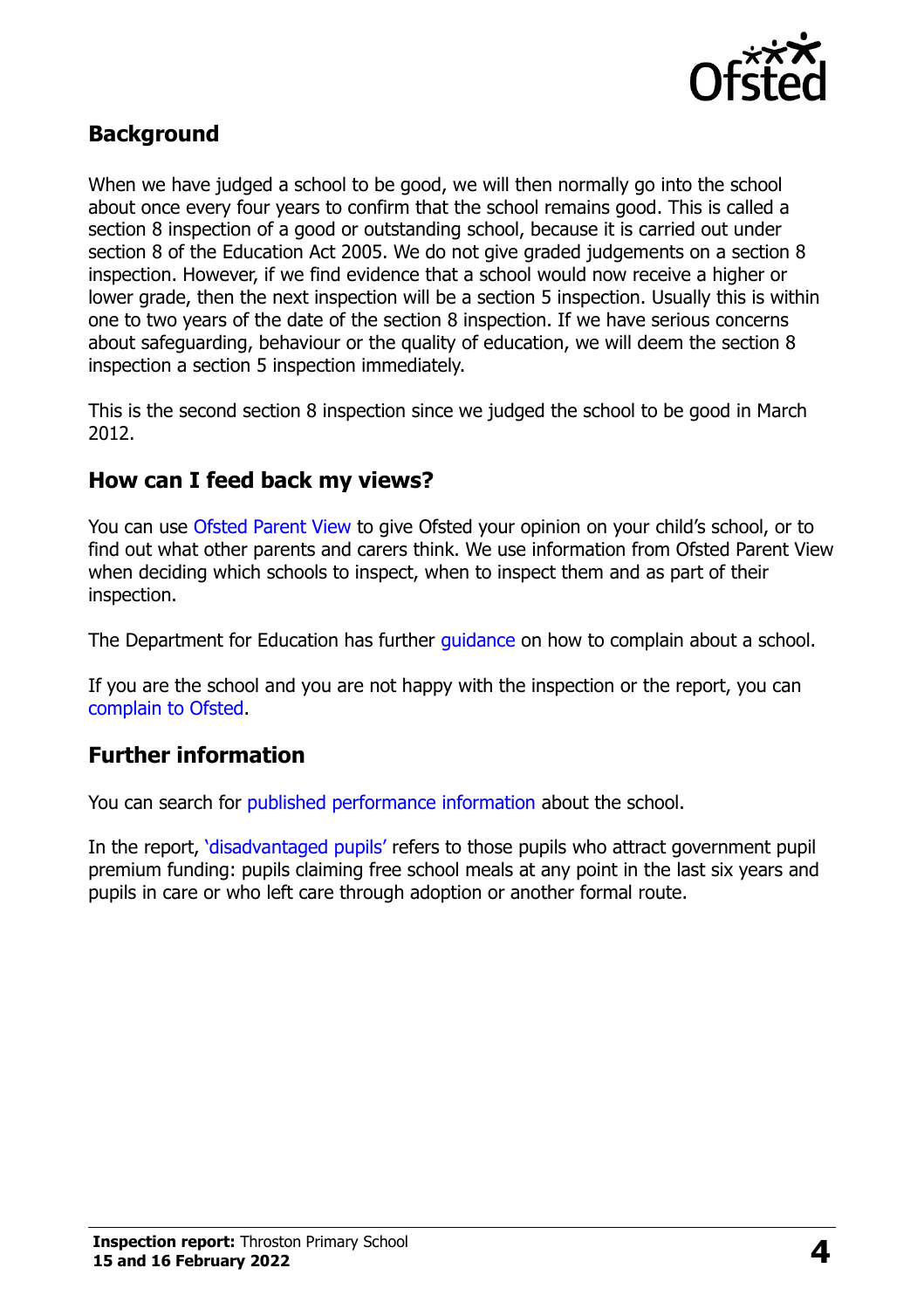

## **School details**

| Unique reference number             | 111612                                                               |
|-------------------------------------|----------------------------------------------------------------------|
| <b>Local authority</b>              | Hartlepool Borough                                                   |
| <b>Inspection number</b>            | 10211111                                                             |
| <b>Type of school</b>               | Primary                                                              |
| <b>School category</b>              | Community                                                            |
| Age range of pupils                 | 3 to 11                                                              |
| <b>Gender of pupils</b>             | Mixed                                                                |
| Number of pupils on the school roll | 462                                                                  |
| <b>Appropriate authority</b>        | The governing body                                                   |
| <b>Chair</b>                        | Mr Andrew Millward                                                   |
| <b>Headteacher</b>                  | Mr Mark Atkinson                                                     |
| Website                             | www.throstonschool.org.uk                                            |
| Date of previous inspection         | 10 January 2017, under section 8 of the<br><b>Education Act 2005</b> |

# **Information about this school**

- The school runs a breakfast and after-school club.
- Since the previous inspection, there has been a significant rise in the proportion of pupils known to be eligible for free school meals.

# **Information about this inspection**

This was the first routine inspection the school had received since the COVID-19 pandemic began. The inspector discussed the impact of the pandemic with leaders, and has taken that into account in her evaluation of the school.

- The inspector met with the headteacher, deputy headteacher, members of the governing body, the school improvement partner and a representative of the local authority. The inspector also met with subject leaders, the special educational needs coordinator, teachers and support staff.
- $\blacksquare$  The inspector carried out deep dives in early reading, mathematics and history. This involved examining curriculum plans, speaking with leaders, visiting lessons, speaking with pupils about their work and examining their workbooks. The inspector also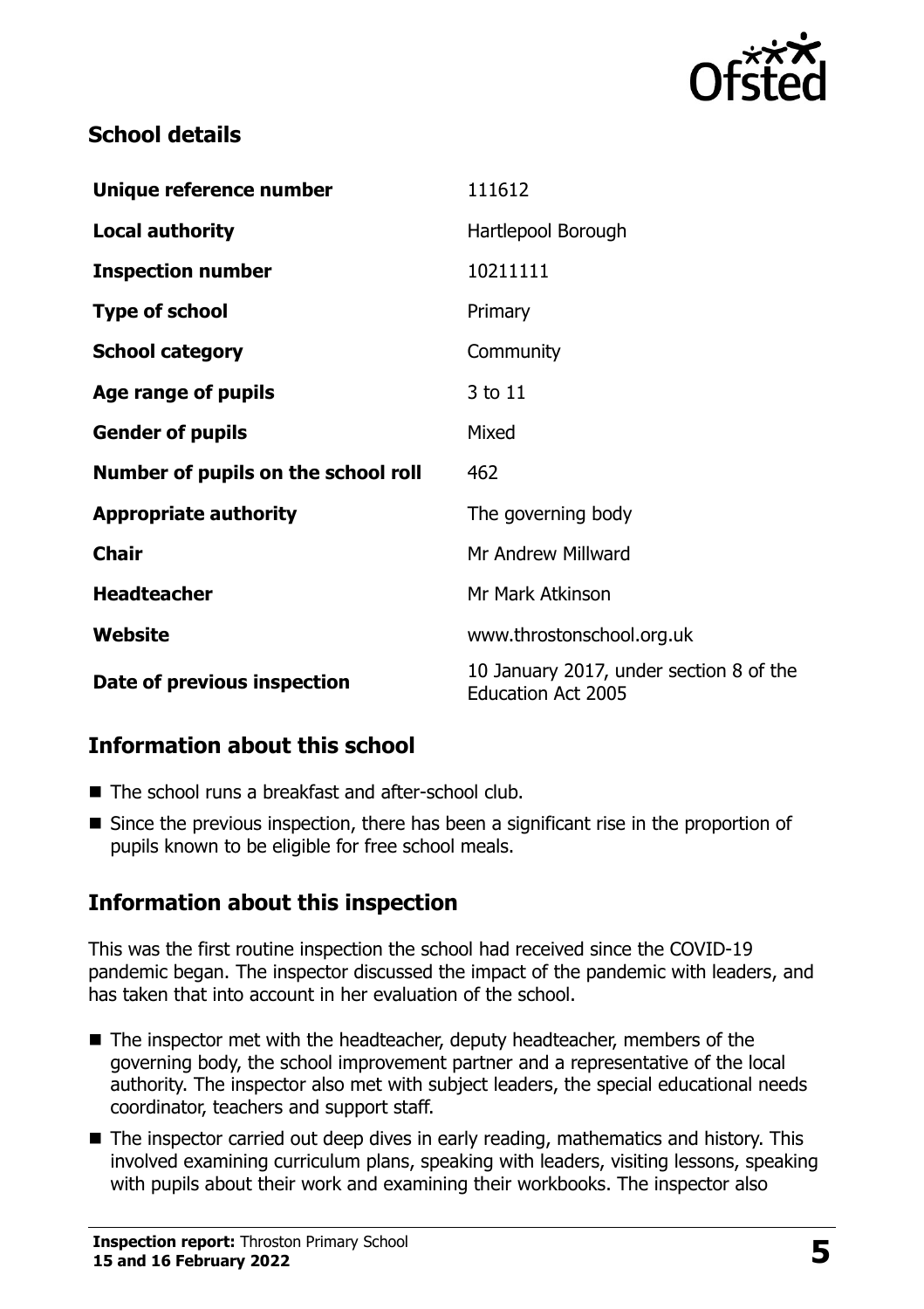

observed pupils reading to an adult and spoke with teachers about the learning in the lessons visited.

- The inspector observed pupils during lunchtime and at breaktimes.
- The inspector evaluated the safeguarding arrangements in the school by examining the school's child protection records, talking with safeguarding leaders and speaking with pupils, staff and parents. The inspector checked the school's recruitment practices and safeguarding records.
- The inspector considered the views of staff, pupils and parents as part of the review of the responses to Ofsted's online surveys.

#### **Inspection team**

Alison Stephenson, lead inspector **Ofsted Inspector**